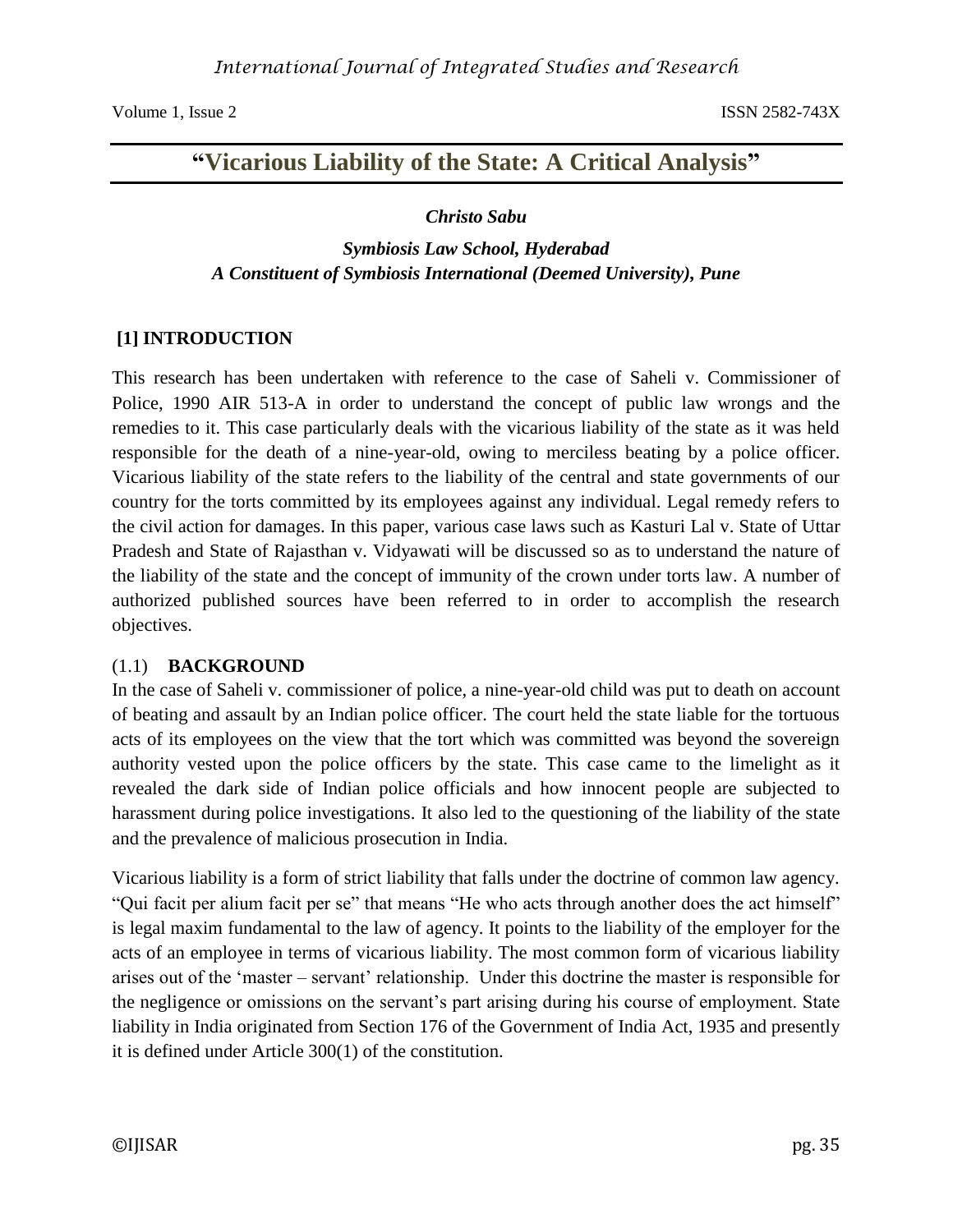## (1.2) **RESEARCH QUESTIONS:**

- **1.** Can the state be held liable for the public law wrongs?
- **2.** What is meant by the doctrine of sovereign immunity?
- **3.** Is the distinction between sovereign and non-sovereign functions still prevalent?

## (1.3) **LITERATURE REVIEW**

The researcher has made use of various sources of information for the completion of the research paper. The present case of Saheli v. Commissioner of Police deals with the vicarious liability of the state. A number of articles and journals relating to the particular topic are available on legal databases like Jstor and SCC Online. The researcher has also gone through the facts, proceedings and judgments of different cases in order to acquire a clear picture of the given topic. The book, 'The Law of Torts' authored by Ratanlal and Dhirajlal was used by the researcher for reference and for gaining better understanding of the topic.<sup>1</sup>

One of the journal articles, 'Liability of the State for Torts Committed by Its Servants: Public law and Private law perspectives' written by Ravindra Kumar Singh was helpful in understanding the nature of State's liability for tortuous acts of its employees.<sup>2</sup> Another article, 'State Liability: A New Dimension from "Rudul Sah"' written by Surendra Yadav and published by Indian Law Institute focuses on the judicial response to conflicts occurring between the state and its citizens. It also examines the distinction between sovereign and non-sovereign functions and the concept of sovereign immunity.<sup>3</sup> The researcher has also attempted to analyze and understand cases which are relevant to the given topic. The case of State of Rajasthan v. Vidyawati was crucial as it was probably one of the first major cases that came up before the apex court of India for the determination of State liability for the tortuous acts of its employees after the Constitution came into force. The decision of the Supreme Court in the case of Kasturilal Ram v. State of Uttar Pradesh has been widely scrutinized and interpreted by legal constitutional authorities. Such interpretations and analysis would enhance the quality of the current case analysis

### **[2] BRIEF FACTS OF THE CASE**

(2.1) In the case of State of Maharashtra v. Kanchanmal Vijaysing Shirke, a jeep belonging to the State government collided with the victim's scooter resulting in the death of the victim. It was argued on behalf of the respondent that the accident had not taken place during the course of employment as the respondent; a clerk under the state government had snatched the keys of the jeep from the driver and had driven away in an unauthorized manner. He also didn't possess the

 $\overline{\phantom{a}}$ <sup>1</sup> RATANLAL & DHIRAJLAL, The Law of Torts (Lexis Nexis,  $28<sup>th</sup>$  ed. 2019)

<sup>&</sup>lt;sup>2</sup> RAVINDRA KUMAR SINGH, Prof.,GNLU, Liability of the State for Torts Committed by Its Servants: Public law and Private law perspectives, 6 (2016)

<sup>&</sup>lt;sup>3</sup> 43 SURENDRA YADAV, State Liability: A New Dimension from "Rudul Sah", 559-569, 4 (2001)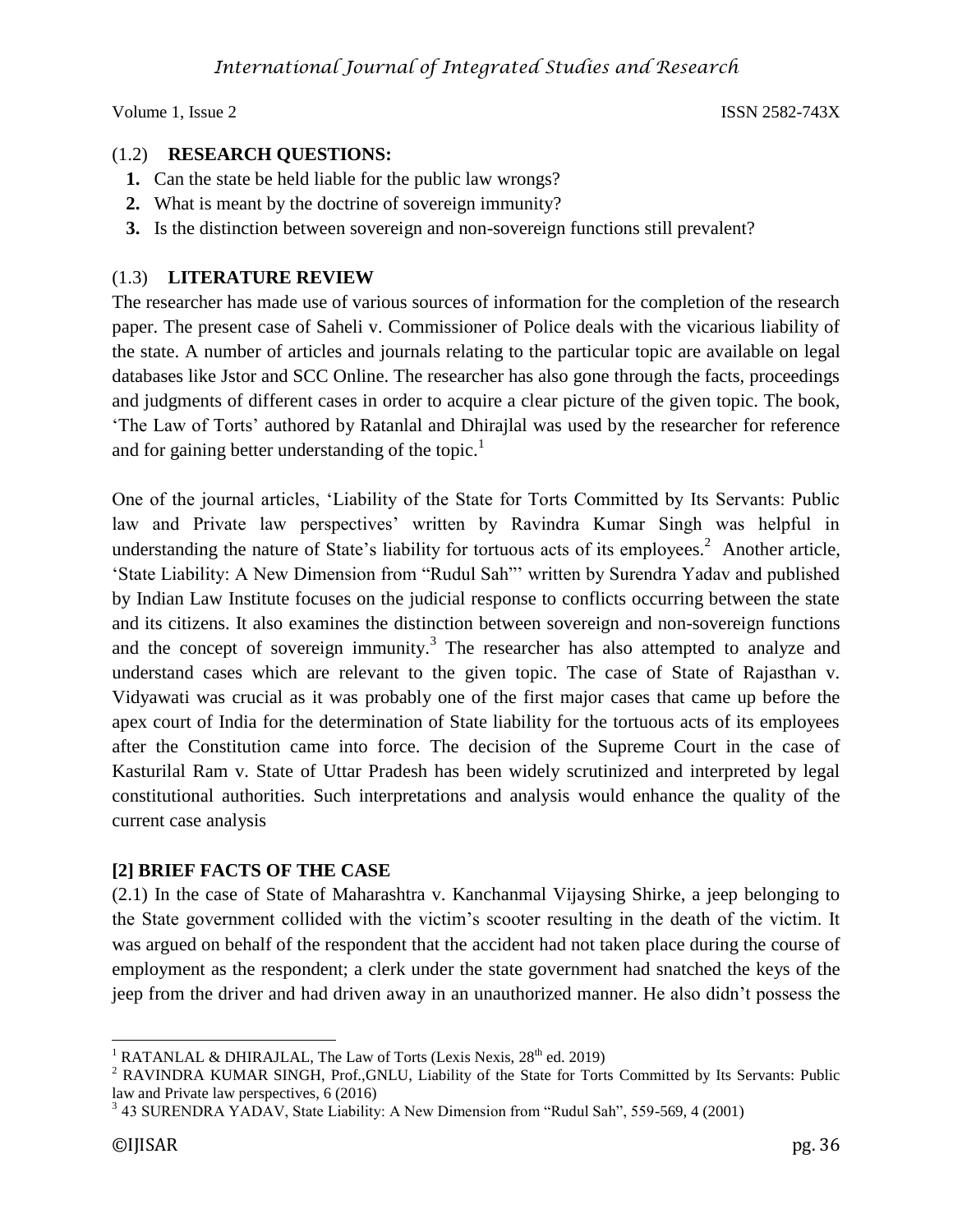## *International Journal of Integrated Studies and Research*

Volume 1, Issue 2 ISSN 2582-743X

license required to drive the jeep and was under the influence of liquor. It was asserted that the state cannot be vicariously held liable for the compensation to be paid. However, in the same case, it was established that the driver, who had been authorized by the state to drive the jeep had been negligent in performing his duties as he shouldn't have allowed the other person to take over. Henceforth, it was held that the State cannot escape its liability towards the heirs of the victim in paying the damages. $4$ 

(2.2) In the case of State of Haryana v. Sandra, the Plaintiff underwent a sterilization operation at a government hospital after which she was handed over a certificate claiming that her operation was successful. However, subsequently she gave birth to a girl child and it was found that only her right Fallopian tube had been operated upon while the left one was left untouched. Therefore, she filed a suit against the State and the officers for medical negligence. It was contended by the defendants that she cannot claim any damages as she herself had signed the paper containing a recital which stated that she cannot claim for damages in case of any lapse on part of the doctor who performed the operation. The Supreme Court however rejected the defendant's plea and held the State responsible for the failure of operation on account of negligence of its officers.<sup>5</sup>

(2.3) In the case of State of Punjab v. Shivram, the Supreme court held that childbirth may occur despite of sterilization due to natural reasons such as recanalization or negligence on part of the doctor in performing the surgery. However, the doctor can only be held liable if the failure of operation can be attributed to his negligence and not otherwise. Also, the burden of proof lies on the claimant. Therefore, the state was exempted from paying any damages to the petitioner owing to the absence of reasonable evidences. <sup>6</sup>

(2.4) In the case of Malikarjunappa Shivmurthappa v. State of Maharashtra, the truck of the appellant was seized on account of non-payment of tax under Motor Vehicles Act. It was held by the Supreme Court that the state cannot be held vicariously liable for the damages for the seizure of the vehicle because the appellant neither attempted to free his truck nor make use of the same. Henceforth, he himself contributed to the damages suffered by him which accounts to contributory negligence on his part.<sup>7</sup>

(2.5) In the case of P. Ravichandran v. State of Tamil Nadu, the petitioner on his way to a nearby temple on his bicycle came across a pit. The mud excavated had been heaped on either side of the road causing a blockage. While examining the pit, the petitioner slipped and fell into it. The petitioner suffered a severe blow on the spinal cord which led to paralysis. The petitioner filed a

 4 State of Maharashtra v. Kanchanmal Vijaysing Shirke, (1995) 5 SCC 659

<sup>&</sup>lt;sup>5</sup> State of Haryana and ors .v. Sandra, (2000), 5 SCC 182

<sup>6</sup> State of Punjab v. Shivram, (2005), 7 SCC 1

 $7$  Malikarjunappa Shivmurthappa v. State of Maharashtra, (1996) 2 SCC 36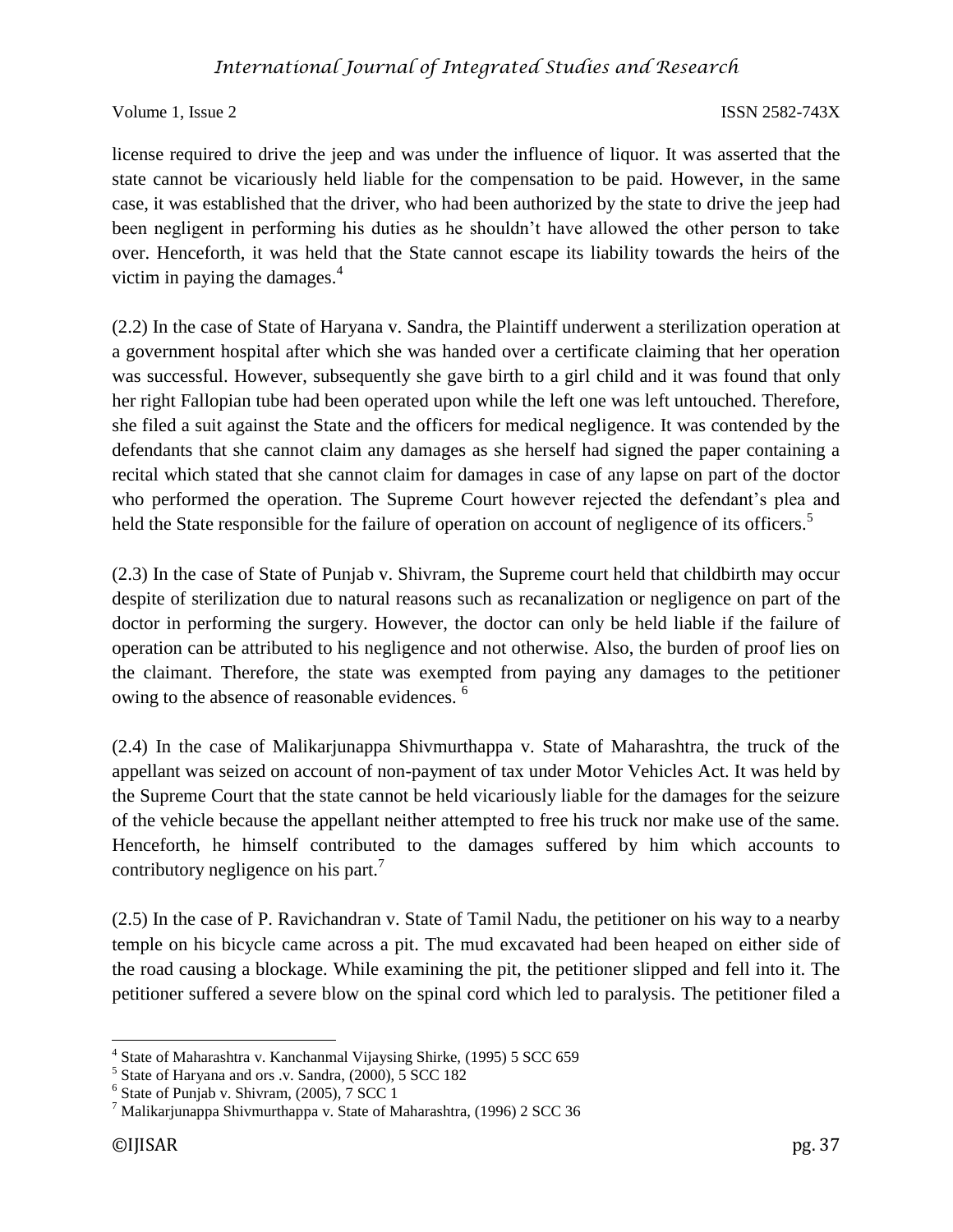## *International Journal of Integrated Studies and Research*

Volume 1, Issue 2 ISSN 2582-743X

suit against the Respondent for misfeasance. It was also observed that no warning signals or board was kept indicating the existence of the pit or barring the road from being used. The stand of the respondent that the state cannot be held vicariously liable owing to the fact that the work was being undertaken by a private contractor was rejected in context of the statutory provisions of the Coimbatore City Municipal Corporation Act.<sup>8</sup>

(2.6) In the case of V. Krishnakumar v. State of Tamil Nadu, the infant born was highly prone to the risk of developing a disease known as Retinopathy of Premature (ROP) which can even lead to blindness. The Petitioner filed a suit holding the doctors concerned responsible for their child's plight. It was also observed by the National Commission that the appellant was neither warned nor informed about the possibility of occurrence of the disease or its screening by the Respondent. The Supreme Court agreed with the findings of NCDRC and held that the Respondent had also violated the terms of service of employment. Henceforth, the state was vicariously held liable for the damages to be paid on account of negligence of its doctors or others employees. <sup>9</sup>

(2.7) The case of State of Rajasthan v. Vidyawati was perhaps one of the first and most significant of its kind as it familiarized the concept of vicarious liability of the State in torts. In this case a pedestrian lost his life due to the rash and negligent driving of a government driver. The jeep had been given to the collector of Udaipur for his conveyance. The accident took place while the driver was carrying out a private task. The trial court held that the state cannot be vicariously held liable as the jeep was not being used for the purpose of the state when the accident took place. On the other hand, the High Court reversed the decision of the trial court on the ground that the state was as much liable as any other private employee as the driver and the jeep were under the supervision and authority of the state.  $^{10}$ 

(2.8) In the case of Nilabati Behra v. State of Orissa, the Petitioner filed a writ petition under Article 32 of the constitution seeking compensation consequent upon the custodial death of the Petitioner's son. The victim had been detained in police custody in connection with another case and was found dead the next day on the railway track. The Respondent in his defense held that the victim had managed to escape from custody and had been run over by a train. In contrary to this, the doctor's testimony and the post-mortem report indicated that the death was caused by merciless beating given to him. In the light of the admitted facts and evidences, the court held the state vicariously liable for the acts of its employees and directed them to pay compensation to the Petitioner.<sup>11</sup>

 $\overline{\phantom{a}}$ 

<sup>&</sup>lt;sup>8</sup> P. Ravichandran v. State of Tamil Nadu, (2011) (6) CTC 636

<sup>9</sup> V. Krishnakumar v. State of Tamil Nadu, (2015) 9 SCC 388

<sup>&</sup>lt;sup>10</sup> State of Rajasthan v. Vidyawati, AIR (1962) SC 933

 $11$  Nilabati Behra v. State of Orissa, AIR (1993) SC 1960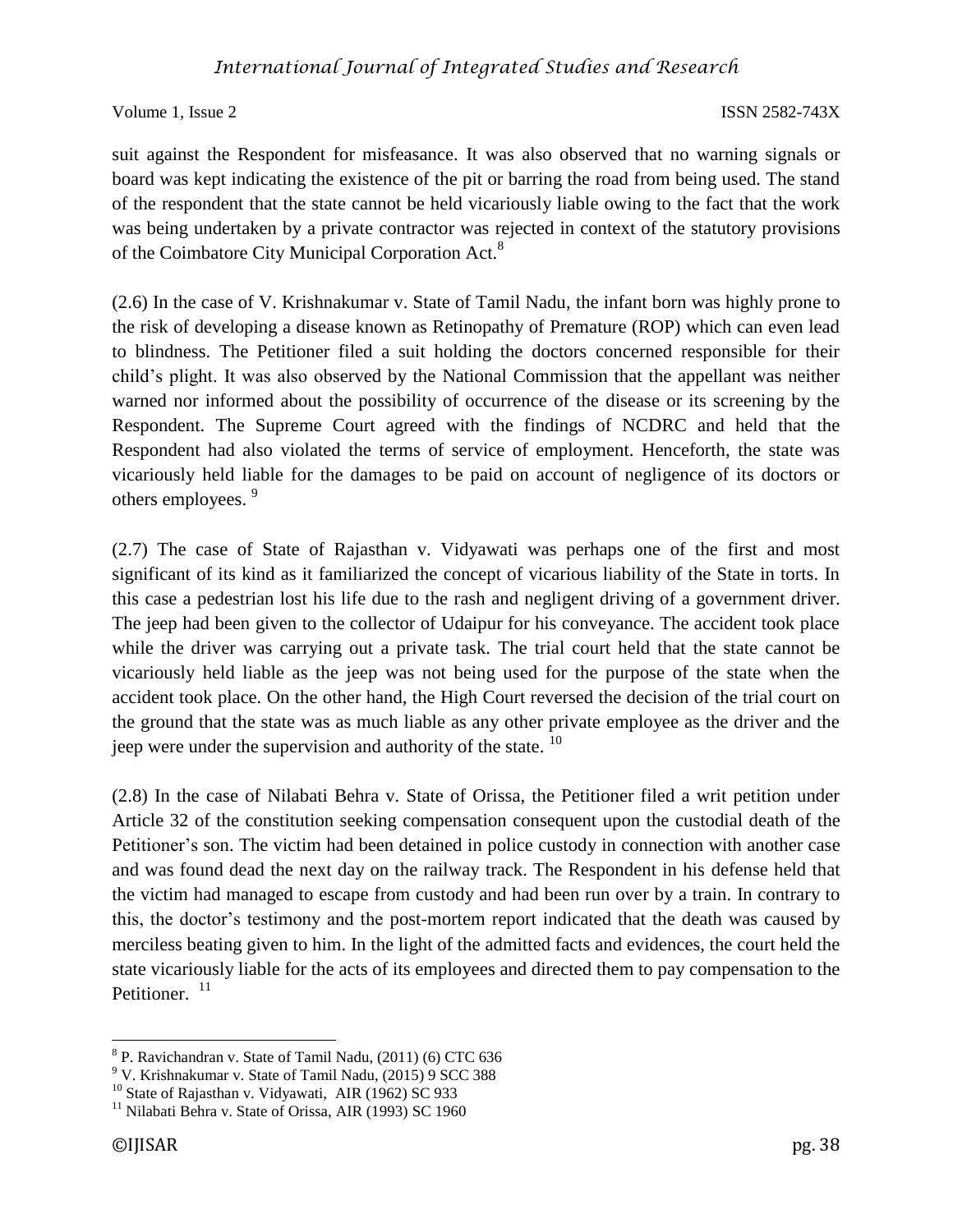(2.9) In the case of Kasturilal Ralia Ram Jain v. State of Uttar Pradesh, the Petitioner was taken into custody by three police constables on the grounds of suspicion of having committed theft. His property consisting of gold and silver was seized till the disposal of the case. Having got out on bail the silver seized from him was returned but not the gold. The Petitioner filed a suit against the constables claiming a decree that the gold seized from him should either be returned or in the alternative, the value of the same should be paid to him along with interest. The Respondent in his defence accused the head constable who was in charge of the property of the Petitioner to have fled away to Pakistan with the gold. The Supreme Court held that the state cannot be vicariously held liable for the compensation to be paid to the victim as the acts of the police officers were within the sovereign exercise of powers. After this case, the use of the doctrine of sovereign powers was narrowed down and even damages were awarded in other similar cases.<sup>12</sup>

(2.10) In the case of Smt Basavva Kom Dyamangouda Patil v. State of Mysore, a theft took place in the house of the appellant in the course of which certain valuables belonging to the appellant were stolen. The police managed to recover the stolen property and retained the same in their custody for verification, showing compliance to the court's order. The ornaments were stolen for a second time from the guardroom. The appellant filed an application for restoration of lost goods or their value under Section 517 of Criminal Procedure Code, 1898 which was later rejected by the High Court. The Supreme Court reversed the decision in favor of the appellant and held that, "Where the property is stolen, lost or destroyed and there is no prima facie defence made out that the state or its officers had taken due care or caution to protect the property, the Magistrate may, in appropriate case, where the ends of justice so require, order payment of the value of the property" $13$ 

## **[3.] CASE ANALYSIS AND CASE COMMENT OF SAHELI V. COMMISSIONER OF POLICE**

In the present case, a Writ petition was filed on behalf of two women, one of whom had lost her child to police brutality. The petitioner prayed for exemplary damages to be paid by the respondents for the pain inflicted upon her deceased son by the police. The women were being forced to leave their homes by their new landlords owing to which one of the ladies, Kamlesh Kumari had to obtain a stay order from the court. The landlords even tried to forcefully evict them by cutting off the water and electricity supplies to their homes. On Nov. 4 1987, the SHO of Anand Parbat police station called the women and asked them to vacate the rooms in return for some value. The petitioner requested them to grant her some time to vacate her room for the sake of her children's education. On Nov. 12 1987, the petitioner was again threatened by the police. As a result, she went to consult her lawyer and, on her return, she was astounded to see

 $\overline{\phantom{a}}$  $12$  Kasturilal Ralia Ram Jai v. State of Uttar Pradesh, (1965), AIR 1039

<sup>&</sup>lt;sup>13</sup> Smt Basavva Kom Dyamangouda Patil v. State of Mysore, (1977) 4 SCC 358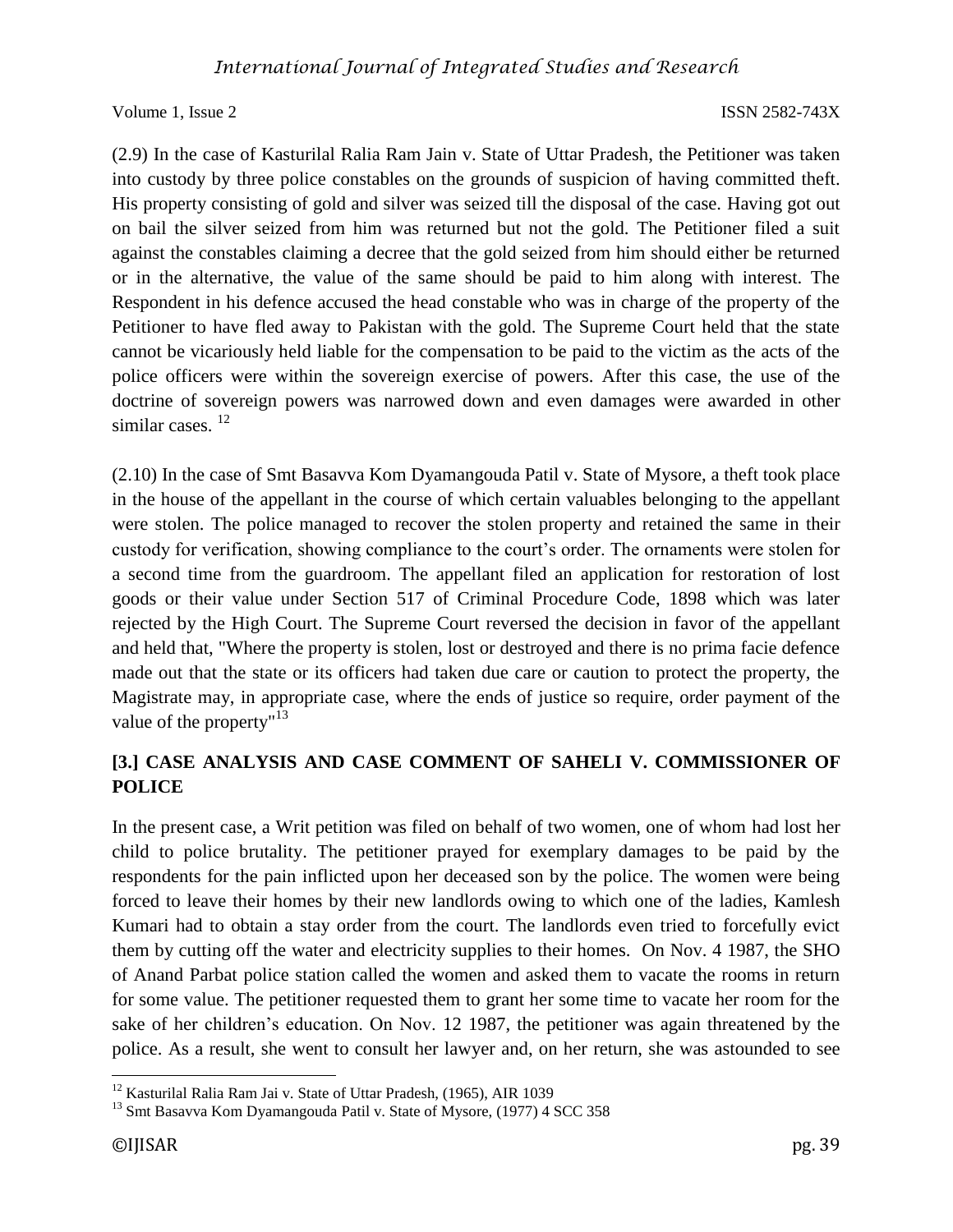all her belongings thrown out of her house and her children missing. She found her children locked up in the police station and somehow managed to get them out. On another day, Kamlesh Kumari was molested and beaten up by the Respondents. Even her son who was clinging on to her with the hope of protecting her had suffered grievous injuries. She was then arrested and put behind the bars on the grounds of trespass but managed to get herself free with the help of her lawyer. When she returned, she got to know that Naresh, her son had been seriously injured and was being treated by a local doctor. He was later shifted to Ram Manohar Lohia hospital on the advice of the doctors. Despite of that, he passed away in the hospital and an inquiry was carried out. The Crime Branch report indicated a connivance of the accused with the local police. The post-mortem report stated that Naresh's death was due to Pneumonitis which might have occurred because of the injuries inflicted upon him. On the basis of this, the accused was denied bail in this case. The Supreme Court held that, "An action for damages lies for bodily harm which includes battery, assault, false imprisonment, physical injuries and death. In cases of assault, battery and false imprisonment the damages are at large and represent a solatium for the mental pain, distress, indignity, loss of liberty and death". It also held the State vicariously liable for the tortuous acts of its employees and the doctrine of Common law immunity was turned down. Finally, the court directed the Delhi Administration to make the respondent pay a sum of Rs. 75,000 to the mother of the deceased, Kamlesh Kumari within a span of 4 weeks from the date of judgment. $^{14}$ 

### **[4] LIABILITY OF THE STATE FOR THE TORTUOUS ACTS OF EMPLOYEES**

This research paper mainly focuses on the liability of the state for the torts committed by its servants. It is a matter of due importance as it is placed on the constant interaction between the state and its citizens. Henceforth, it comes into play very frequently and also impacts the fortunes of citizens to a great extent. Vicarious liability of the state plays a crucial role in facilitating effectiveness and efficiency in the performance of duties and avoiding negligence on part of the employees.

Generally, there are two main conditions to be fulfilled if the master is to be held vicariously liable for the acts of its employees: -

- (i) there should be a master-servant relationship
- (ii) the wrongful act should be committed by the servant within the scope of employment for his master

The State has been defined under Article 12 of the Constitution of India which means the Union government or provincial government or any other local government. The principle of vicarious liability restrains the government from misusing powers or mishandling property or person of

 $\overline{\phantom{a}}$ <sup>14</sup> Saheli v. Commissioner of Police, (1990) 1 SCC 422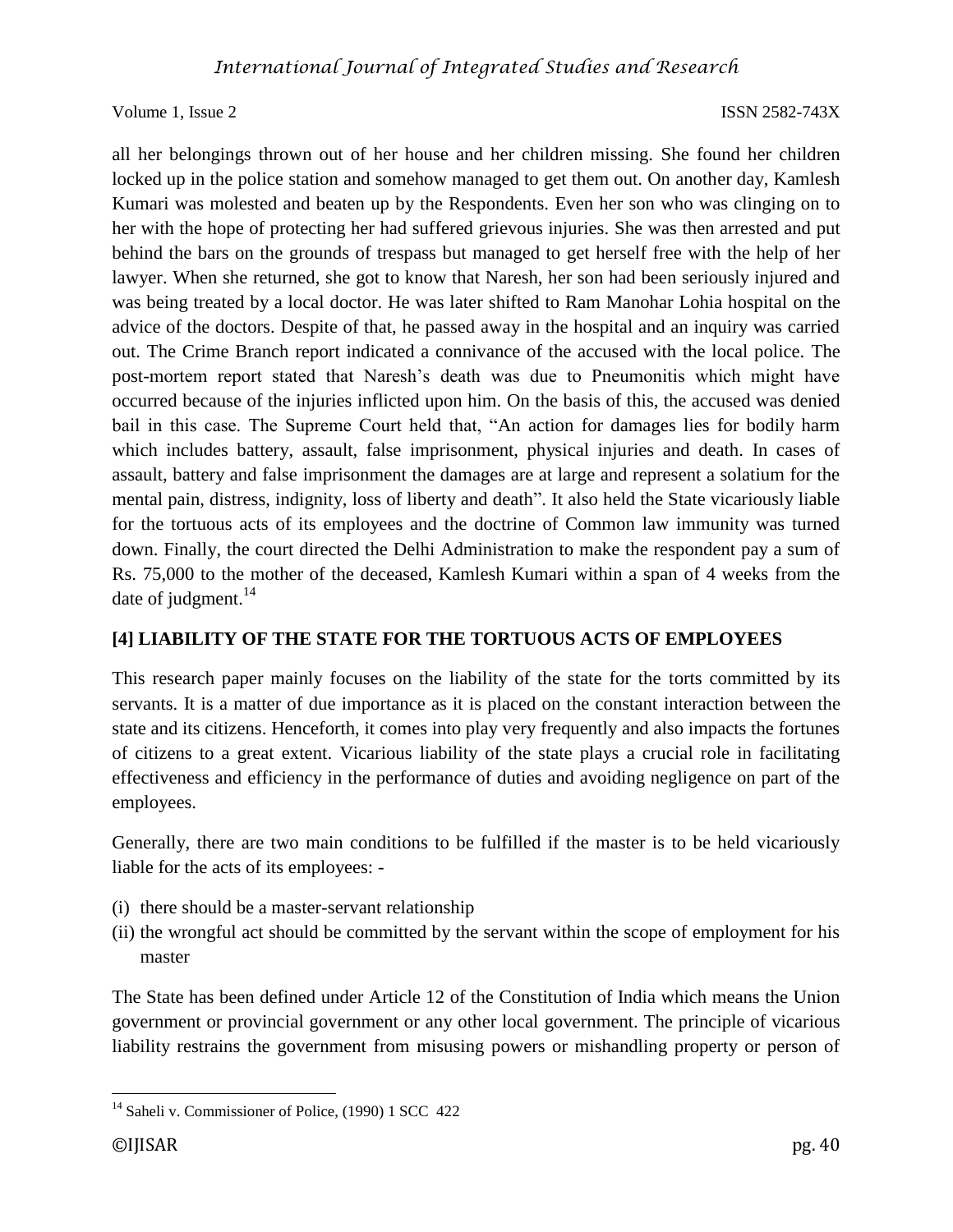citizens during their exercise of sovereign functions. However, while addressing to the claims against the state for an adequate compensation, much lies to the discretion of the system of jurisprudence. Such a situation calls for an appropriate mechanism for determining the liability of the state and for compensating the victim.

## **[5] IMMUNITY OF THE CROWN**

The English Common Law maxim, "Rex Non Potest Pecare" i.e., the 'King can do no wrong' provided immunity to the crown from the jurisdiction of courts. It was later repealed by passing of a new legislation. However, this statute has never been followed in India. But this principle was statutorily recognized in India when the crown took over the administration from the East India Company. According to Section 65 of the Government of India Act, 1858, the secretary of the state in council has the right to sue or be sued. Therefore, according to the English common law no proceedings, civil or criminal could be directed against the Crown.

## **[6] SOVEREIGN & NON-SOVEREIGN FUNCTIONS**

In the case of N. Nagendra Rao & Co. v. State of Andhra Pradesh the distinction between sovereign and non-sovereign functions were deliberated thoroughly and various previous judgments pertaining to this were also referred. The distinction between sovereign and nonsovereign functions as devised by various courts after the reading of the state liability rule laid down in the P&O Steam Navigation case has lost its significance and has become outmoded with the passage of time. It now depends upon the nature of power and manner in which it is exercised. The widely accepted method to determine whether the legislative or executive function is sovereign in nature is to answer the question, whether the state is answerable for such actions in the court of law or not. The Supreme Court has rightly observed in the process of judicial advancement that the case of Kasturilal Ram v. State of Uttar Pradesh no longer continues to be of binding value. However, its ratio continues to be available for cases where the statutory authority acts as a delegate of such function for which it cannot be sued. At present, the government is generally not held liable for the tortuous acts of its employees if the act was performed in exercise of sovereign powers or 'act of State'. Sovereign functions constitute of those actions for which the state cannot be held liable in any court of law. For e.g., acts which are indicative of external sovereignty and are political in nature. This function grants immunity to the state from being sued as the jurisdiction in such cases is not maintainable.

## **[7] CONCLUSION**

On the basis of the above discussion and case laws it can be rightly concluded that generally the state can be held liable for the tortuous acts of its employees if it were done during its exercise of non-sovereign powers. But, in the modern times the distinction between sovereign and nonsovereign functions has lost its significance. Henceforth, it relies on the nature of power and the